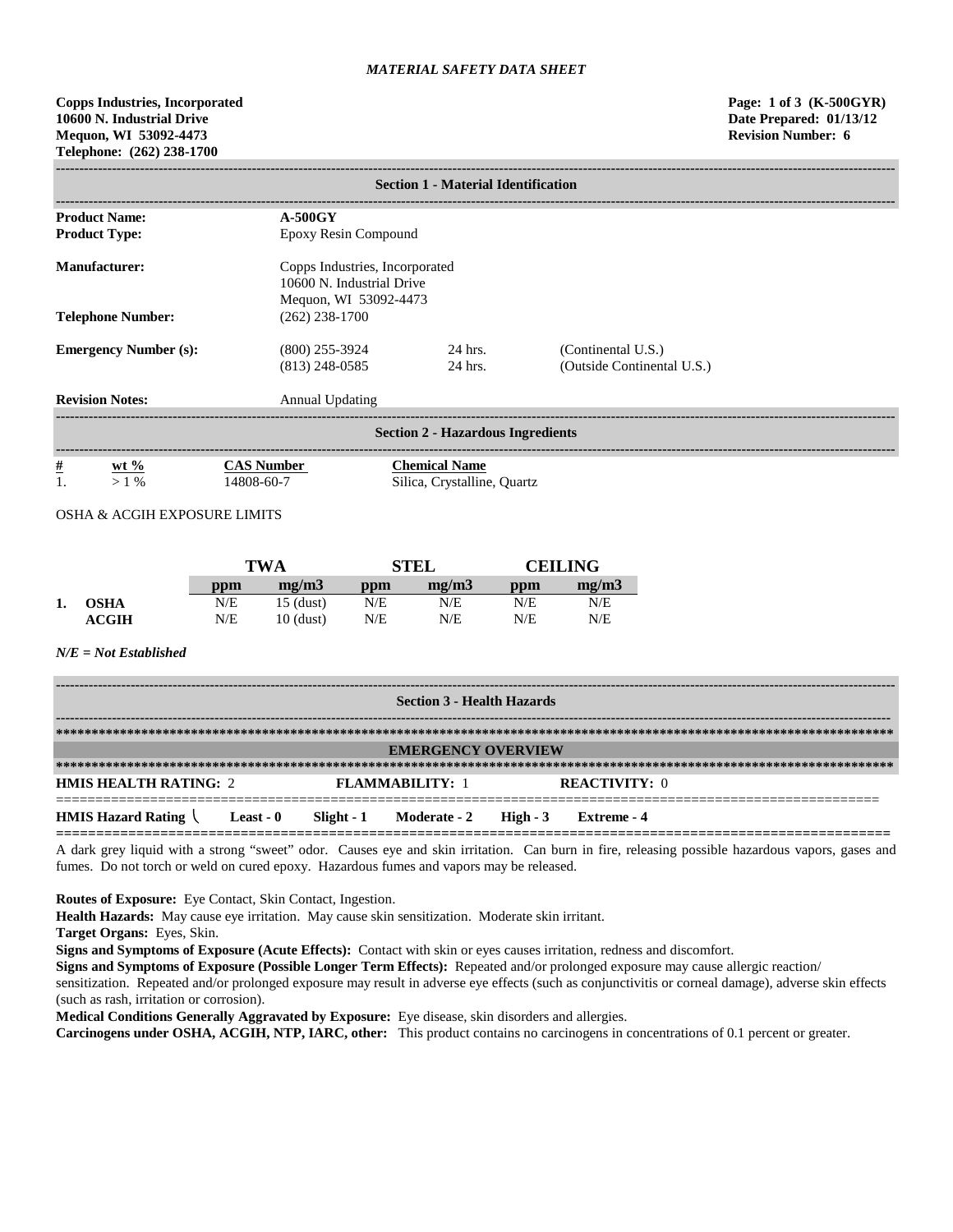#### **Section 4 - First Aid**

**------------------------------------------------------------------------------------------------------------------------------------------------------------------------------------ Eye Contact:** Hold eyelids apart and immediately flush eyes with plenty of water for at least 15 minutes. Seek medical attention.

Skin Contact: Remove contaminated clothing/shoes and wipe excess from skin. Flush skin with water. Follow by washing with soap and water. If irritation occurs, seek medical attention. If contact with hot product occurs, immediately flush with cool water for 15 minutes. Carefully remove clothing; if clothing is stuck to a burn area do not pull it off, but cut around it. Cover burn area with a clean material. Get medical attention immediately.

**Inhalation:** Remove victim to fresh air and provide oxygen. If breathing is difficult, seek medical attention.

**Ingestion:** If swallowed, call physician immediately. Induce vomiting only as directed by medical personnel. Never give anything by mouth to an unconscious person. Get medical attention immediately.

| <b>Section 5 - Fire and Explosion Data</b>                                                                                                                                                                                                                                                                                                                                                                                                                                                                                                                                                                                                                                                                                                  |                                                                                                  |
|---------------------------------------------------------------------------------------------------------------------------------------------------------------------------------------------------------------------------------------------------------------------------------------------------------------------------------------------------------------------------------------------------------------------------------------------------------------------------------------------------------------------------------------------------------------------------------------------------------------------------------------------------------------------------------------------------------------------------------------------|--------------------------------------------------------------------------------------------------|
| <b>Flash Point (closed cup):</b><br>$>200$ °F<br><b>Auto Ignition Temperature:</b><br>No data<br>Fire Hazard Classification (OSHA/NFPA): This product is not considered flammable nor combustible, but will burn if involved in a fire.<br>Extinguishing Media: Foam, Carbon Dioxide (CO2), or dry chemical.<br>Special Fire Fighting Procedures: Keep personnel removed from area and upwind of fire. Wear full fire-fighting turn-out gear (full bunker gear)<br>and respiratory protection (SCBA). Cool fire exposed containers with water spray.<br>Unusual Fire and Explosion Hazards: Hazardous combustion products may be present. Combustion may form aldehydes, nitrous oxides, carbon<br>monoxide (CO), and carbon dioxide (CO2). | <b>Upper Explosion Limit (UEL):</b><br>No data<br><b>Lower Explosion Limit (LEL):</b><br>No data |
| <b>Section 6 - Accidental Release Measures</b>                                                                                                                                                                                                                                                                                                                                                                                                                                                                                                                                                                                                                                                                                              |                                                                                                  |
| Containment Techniques (Removal of ignition sources, diking, etc.) Stop the leak, if possible. Shut off or remove all ignition sources. Construct<br>a dike to prevent spreading.<br>Clean-Up Procedures: Spread absorbent material over area. Wipe or scrape up material. Dispose of material in accordance with local, state and<br>federal regulations. Wash area with soap and water. Prevent washings from entering sewers or waterways.<br>Other Emergency Advice: Wear protective clothing, boots, gloves, respirator, and eye protection.                                                                                                                                                                                           |                                                                                                  |
| <b>Section 7 - Handling and Storage</b>                                                                                                                                                                                                                                                                                                                                                                                                                                                                                                                                                                                                                                                                                                     |                                                                                                  |
| Storage: Store in a cool (60-80 °F), dry, ventilated place. Crystallization may occur if storage temperature drops below 55°F for a prolonged period<br>of time. Store in closed containers.<br>Handling: Avoid contact with skin, eyes, or clothing. When handling, do not eat, drink, or smoke.<br>Other Precautions: Wash thoroughly after handling. Remove contaminated clothing and gear. Decontaminate. Destroy leather or any articles<br>which can not be decontaminated.                                                                                                                                                                                                                                                           |                                                                                                  |
| <b>Section 8 - Personal Protection/Exposure Controls</b>                                                                                                                                                                                                                                                                                                                                                                                                                                                                                                                                                                                                                                                                                    |                                                                                                  |
| Eye Protection: Chemical safety goggles recommended. Contact lenses should not be worn while using this product.<br>Hand Protection: Chemical resistant gloves recommended, such as neoprene or nitrite rubber.<br>Respiratory Protection: Not necessary under most operating conditions. NIOSH approved organic vapor respirator should be used in confined<br>areas, or when conditions cause high vapor concentrations. If the percent oxygen is below normal then use self-contained breathing apparatus.                                                                                                                                                                                                                               |                                                                                                  |

**Protective Clothing:** Clean, body covering clothing should be utilized.

**Work and Hygienic Practices:** Eye wash stations and safety showers should be easily accessible. **------------------------------------------------------------------------------------------------------------------------------------------------------------------------------------**

| <b>Section 9 - Typical Physical and Chemical Properties</b>               |                                                    |                                                                                                                                    |                                                                       |  |  |
|---------------------------------------------------------------------------|----------------------------------------------------|------------------------------------------------------------------------------------------------------------------------------------|-----------------------------------------------------------------------|--|--|
| <b>Physical Form:</b><br>Color:<br>Odor:<br>pH:<br><b>Vapor Pressure:</b> | Liquid<br>Dark Grey<br>Sweet<br>No Data<br>No Data | <b>Vapor Density:</b><br><b>Boiling Point:</b><br><b>Melting Point:</b><br><b>Solubility in Water:</b><br><b>Specific Gravity:</b> | Heavier than air<br>$>200$ °F<br>Not Applicable<br>Negligible<br>1.32 |  |  |
|                                                                           |                                                    | <b>Section 10 - Stability and Reactivity</b>                                                                                       |                                                                       |  |  |

**Chemical Stability:** Stable **Conditions to Avoid (if unstable):** None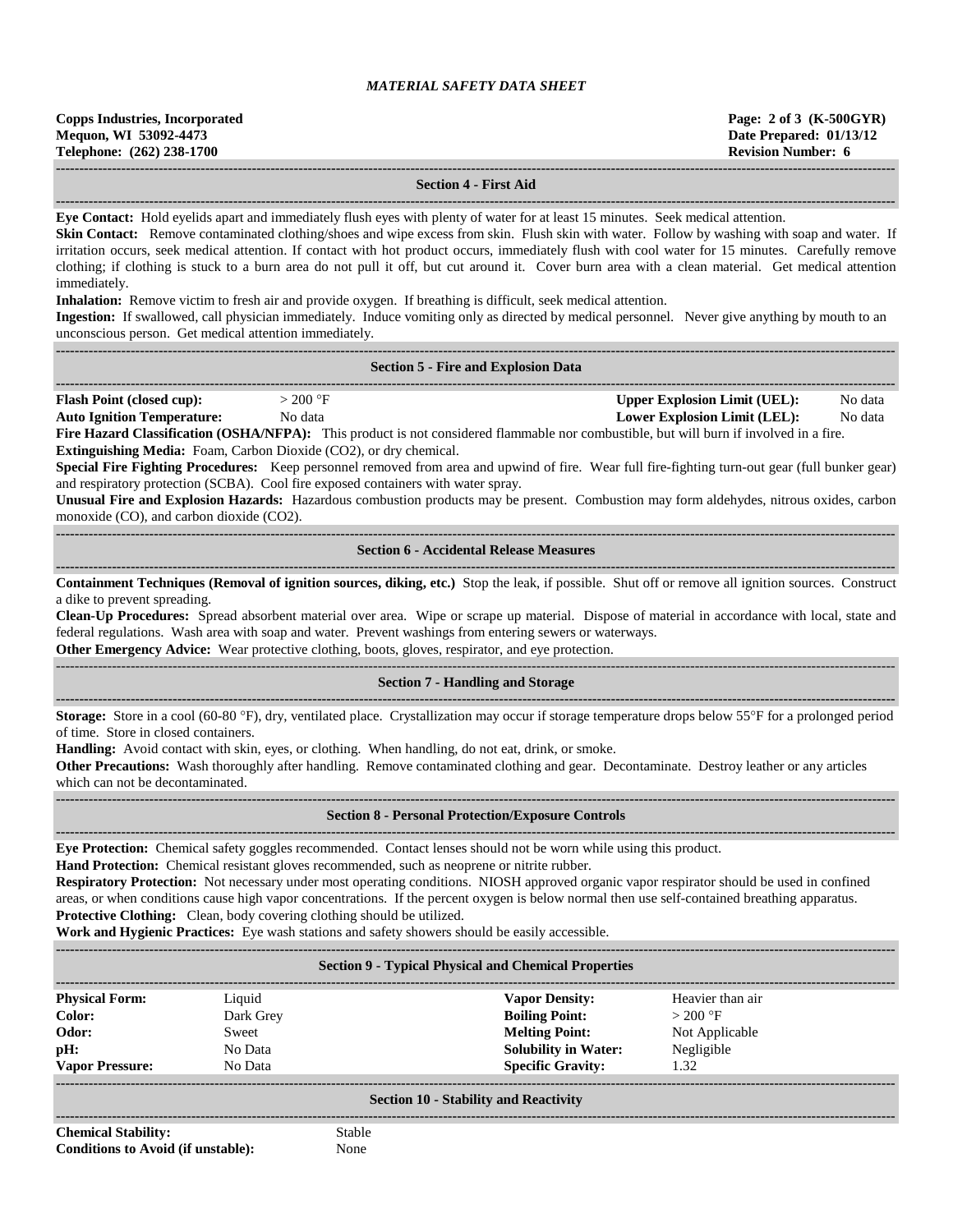| <b>Copps Industries, Incorporated</b> |
|---------------------------------------|
| Mequon, WI 53092-4473                 |
| Telephone: (262) 238-1700             |

|                                                                                                                              | Section 10 - Stability and Reactivity (con't.)                                                                                             |
|------------------------------------------------------------------------------------------------------------------------------|--------------------------------------------------------------------------------------------------------------------------------------------|
| <b>Incompatibility (Materials to Avoid):</b><br><b>Hazardous Decomposition Products:</b><br><b>Hazardous Polymerization:</b> | Acids, strong oxidizing agents.<br>None<br>Contact with epoxy hardeners under uncontrolled conditions. May release excess heat and vapors. |
|                                                                                                                              | <b>Section 11 - Toxicological Properties</b>                                                                                               |

#### **Section 11 - Toxicological Properties**

**------------------------------------------------------------------------------------------------------------------------------------------------------------------------------------** Acute Oral Toxicity (LD50, RAT): No data available. **Acute Dermal Toxicity (LD50, RABBIT):** No data available. **Acute Inhalation Toxicity (LC50, RAT):** No data available.

**------------------------------------------------------------------------------------------------------------------------------------------------------------------------------------**

# ------------------------------------------------------------------------------------------------------------------------------------------------------------------------------------

#### **Section 12 - Ecological Information**

**------------------------------------------------------------------------------------------------------------------------------------------------------------------------------------**

**------------------------------------------------------------------------------------------------------------------------------------------------------------------------------------**

No data available.

# **Section 13 - Disposal Considerations**

**------------------------------------------------------------------------------------------------------------------------------------------------------------------------------------ Waste Disposal:** This material does not contain any VOC's (volatile organic compounds). Dispose of material in accordance with applicable, local, state, and federal laws and regulations. The state and local regulations and laws may differ from federal regulations, and laws may change or be reinterpreted. This information only applies to the material as manufactured. Processing, use, or contamination may make the information in appropriate, inaccurate, or incomplete. Responsibility for proper waste disposal is with the owner of the waste.

| <b>Section 14 - Transport Information</b>                                                                                           |                                                                                                                |                                                             |                                                                                                                             |  |  |  |  |
|-------------------------------------------------------------------------------------------------------------------------------------|----------------------------------------------------------------------------------------------------------------|-------------------------------------------------------------|-----------------------------------------------------------------------------------------------------------------------------|--|--|--|--|
| <b>DOT Non-Bulk Shipping Name:</b><br><b>DOT Bulk Shipping Name:</b><br><b>Technical Shipping Name:</b><br><b>DOT Hazard Class:</b> | Resin compound - not regulated<br>Resin compound - not regulated<br>NMFC Item 46030, Class 55<br>Not regulated | IINH:<br><b>Packing Group:</b><br><b>IMO Shipping Data:</b> | Not regulated<br>Not regulated<br>Resin compound - not regulated<br>ICAO/IATA Shipping Data: Resin compound - not regulated |  |  |  |  |

**Section 15 - Regulatory Information**

## *US FEDERAL REGULATIONS:*

**Toxic Substances Control Act (TSCA):** All components are included in the EPA Toxic Substances Control Act (TSCA) Chemical Substance Inventory or are not required to be listed on the TSCA Inventory.

**OSHA (29CFR1910.1200) Hazard Class(es):** Irritant. Sensitizer

**EPCRA Section 312 (40CFR370) Hazard Classes:** Immediate Health Hazard. Delayed Health Hazard.

**EPCRA Section 313 (40CFR372):** Toxic chemicals above "de minimus" level: None

### *STATE REGULATIONS:*

**California Proposition 65 Substances:** (components known to the State of California to cause cancer and/or reproductive toxicity and subject to warning and discharge requirements under the "Safe Drinking Water and Toxic Enforcement Act of 1986"). None

# *INTERNATIONAL REGULATIONS*

**Canada: WHMIS Hazard Classification:** Class D, division 2B **WHMIS Risk Phrases:** Eye or skin irritant. Skin sensitizer. **WHMIS Symbols:** Stylized T

#### **------------------------------------------------------------------------------------------------------------------------------------------------------------------------------------ Section 16 - Other Information**

**------------------------------------------------------------------------------------------------------------------------------------------------------------------------------------** *To the best of our knowledge, the information contained herein is accurate. However, neither Copps Industries nor any of its agents assume any liability whatsoever for the accuracy or completeness of the information contained herein. Final determination of suitability of any material is the sole responsibility of the user. All materials may present unknown health hazards and should be used with caution. Although certain hazards are described herein, we cannot guarantee that these are the only hazards which exist.*

**Revision Date:** 01/13/12 **Revised By:** Aleksey Kozlov **Replaces Revision Dated:** 01/28/10 **Title:** Technical Director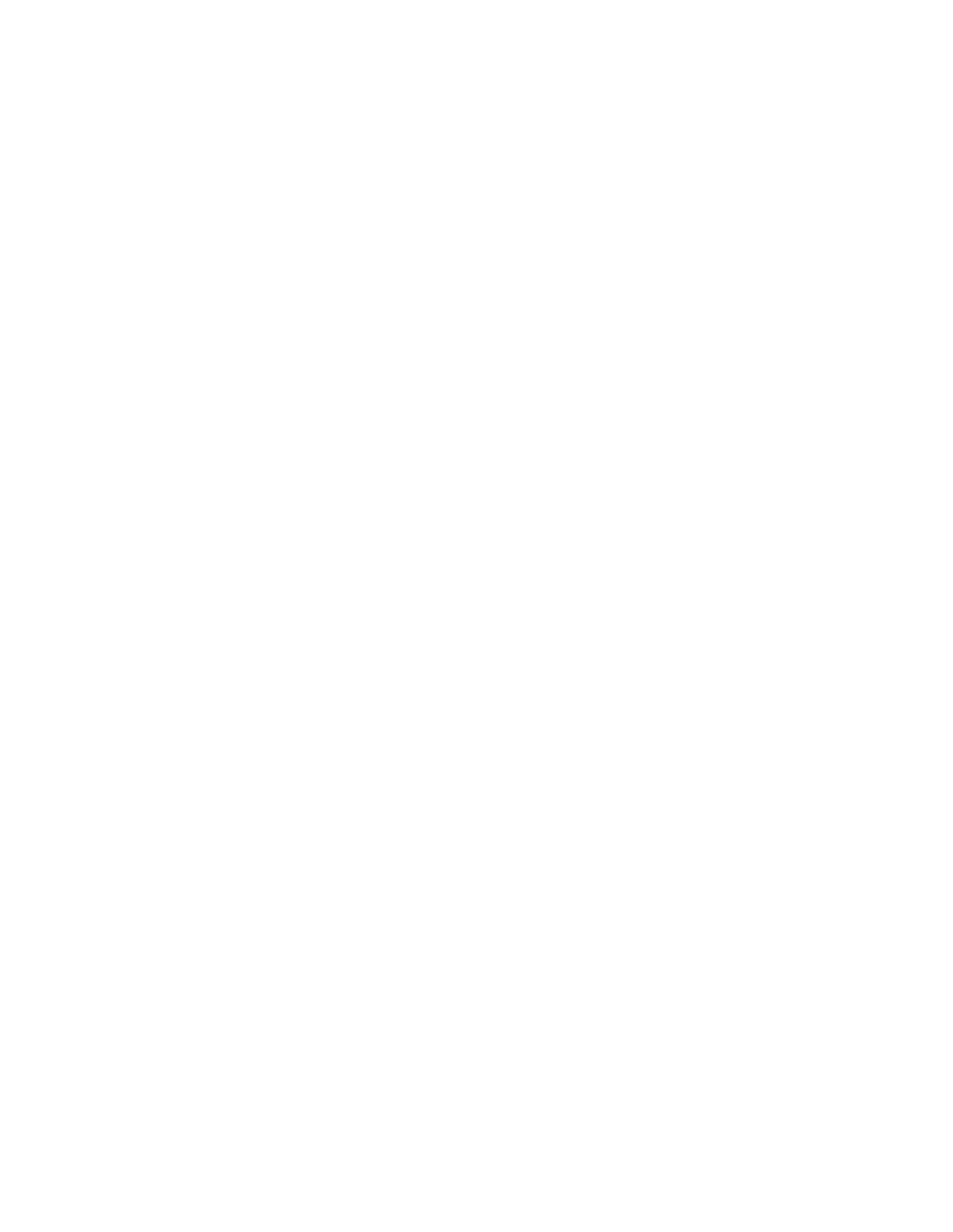**------------------------------------------------------------------------------------------------------------------------------------------------------------------------------------**

|                                              |                                                                                      | <b>Section 1 - Material Identification</b> |                                                  |  |  |  |
|----------------------------------------------|--------------------------------------------------------------------------------------|--------------------------------------------|--------------------------------------------------|--|--|--|
| <b>Product Name:</b>                         | $B-500$                                                                              |                                            |                                                  |  |  |  |
| <b>Product Type:</b>                         |                                                                                      | Epoxy Hardener Compound                    |                                                  |  |  |  |
| Manufacturer:                                | Copps Industries, Incorporated<br>10600 N. Industrial Drive<br>Mequon, WI 53092-4473 |                                            |                                                  |  |  |  |
| <b>Telephone Number:</b>                     | $(262)$ 238-1700                                                                     |                                            |                                                  |  |  |  |
| <b>Emergency Number (s):</b>                 | $(800)$ 255-3924<br>$(813)$ 248-0585                                                 | 24 hrs.<br>24 hrs.                         | (Continental U.S.)<br>(Outside Continental U.S.) |  |  |  |
| <b>Revision Notes:</b>                       | Annual Update                                                                        |                                            |                                                  |  |  |  |
|                                              |                                                                                      | <b>Section 2 - Hazardous Ingredients</b>   |                                                  |  |  |  |
| $\#$<br>wt $\%$                              | <b>CAS Number</b>                                                                    | <b>Chemical Name</b>                       |                                                  |  |  |  |
| 1.<br>$>1\%$<br><b>Trade Secret</b><br>Amine |                                                                                      |                                            |                                                  |  |  |  |
| <b>OSHA &amp; ACGIH EXPOSURE LIMITS</b>      |                                                                                      |                                            |                                                  |  |  |  |

|    |             |     | TWA   |     | <b>TEL</b> |     | <b>CEILING</b> |  |
|----|-------------|-----|-------|-----|------------|-----|----------------|--|
|    |             | ppm | me/m3 | ppm | me/m3      | ppm | mg/m3          |  |
| 1. | <b>OSHA</b> | N/E | N/E   | N/E | N/E        | N/E | N/E            |  |
|    | ACGIH       | N/E | N/E   | N/E | N/E        | N/E | N/E            |  |

#### *N/E = Not Established*

| <b>Section 3 - Health Hazards</b>              |           |  |                                  |  |                      |
|------------------------------------------------|-----------|--|----------------------------------|--|----------------------|
|                                                |           |  |                                  |  |                      |
|                                                |           |  | <b>EMERGENCY OVERVIEW</b>        |  |                      |
|                                                |           |  |                                  |  |                      |
| <b>HMIS HEALTH RATING: 3</b>                   |           |  | <b>FLAMMARILITY: 1</b>           |  | <b>REACTIVITY: 0</b> |
| <b>HMIS Hazard Rating <math>\langle</math></b> | Least - 0 |  | Slight - 1 Moderate - 2 High - 3 |  | Extreme - 4          |

A clear liquid with an amine odor. Corrosive to skin. Corrosive to eyes. Severe skin irritant. Severe eye irritant. May cause skin sensitization. May cause respiratory sensitization. Can burn in fire, releasing possible hazardous vapors, gases and fumes. Do not torch or weld on cured epoxy. Hazardous fumes and vapors may be released.

**\*\*\*\*\*\*\*\*\*\*\*\*\*\*\*\*\*\*\*\*\*\*\*\*\*\*\*\*\*\*\*\*\*\*\*\*\*\*\*\*\*\*\*\*\*\*\*\*\*\*\*\*\*\*\*\*\*\*\*\*\*\*\*\*\*\*\*\*\*\*\*\*\*\*\*\*\*\*\*\*\*\*\*\*\*\*\*\*\*\*\*\*\*\*\*\*\*\*\*\*\*\*\*\*\*\*\*\*\*\*\*\*\*\*\*\*\*\* Routes of Exposure:** Eye Contact, Skin Contact, Inhalation, Ingestion.

Health Hazards: Corrosive to skin. Corrosive to eyes. Severe skin irritant. Severe eye irritant. May cause skin sensitization. May cause respiratory sensitization.

**Target Organs:** Eyes, Skin, and Respiratory System.

**Signs and Symptoms of Exposure (Acute Effects):** Burns of the eye may cause blindness. Contact of undiluted products with the eyes or skin quickly causes severe irritation and pain and may cause burns, necrosis, and permanent injury. Inhalation of mists may severely damage contacted tissue and produce scarring. Product is readily absorbed through the skin and may cause discomfort, injury or serious health problems unless treated properly.

**Signs and Symptoms of Exposure (Possible Longer Term Effects):** This substance may cause respiratory sensitization to exposed workers. **Medical Conditions Generally Aggravated by Exposure:** Asthma, chronic respiratory disease (e.g. Bronchitis, emphysema). Eye disease, skin disorders and allergies.

**Carcinogens under OSHA, ACGIH, NTP, IARC, other:** This product contains no carcinogens in concentrations of 0.1 percent or greater.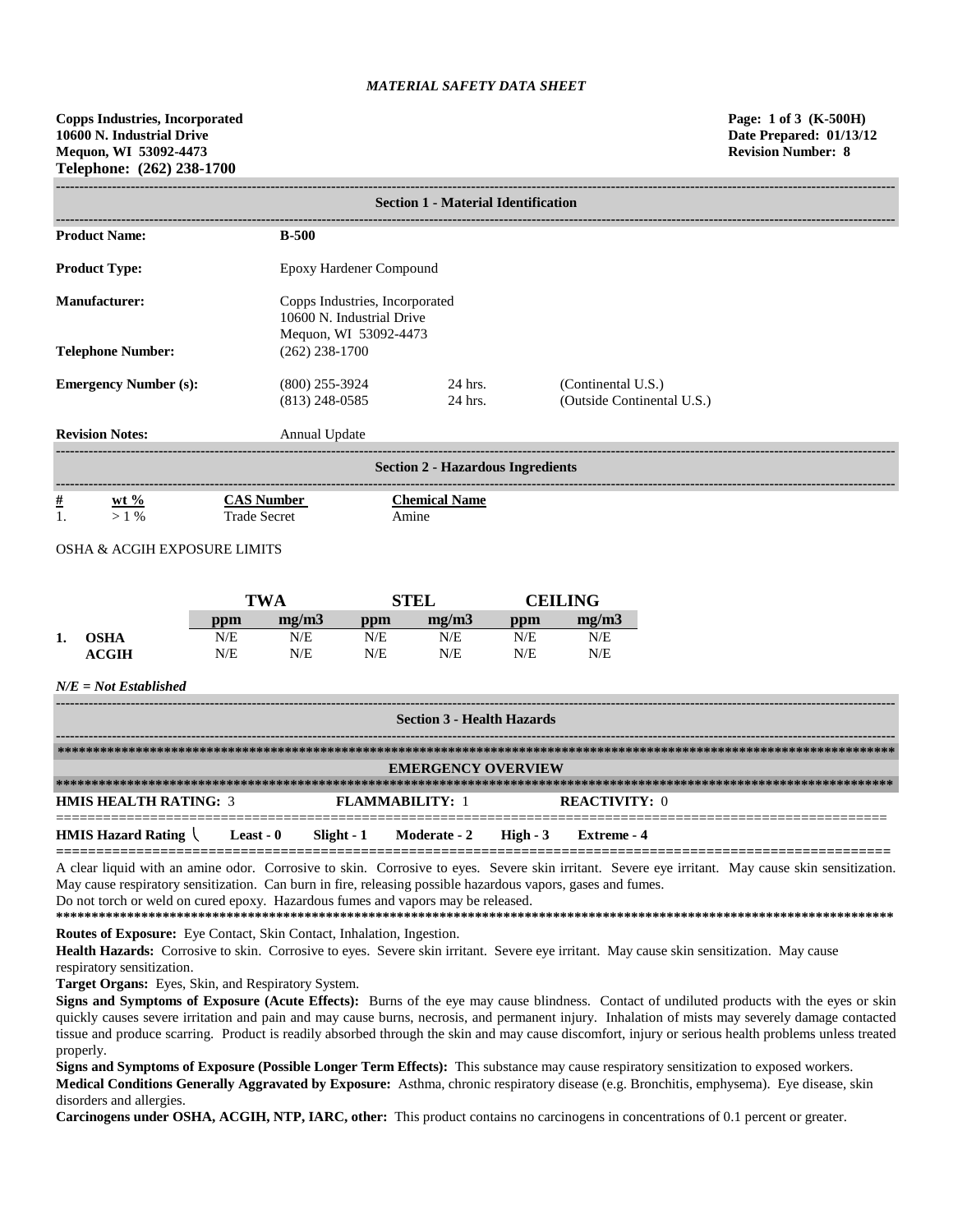**------------------------------------------------------------------------------------------------------------------------------------------------------------------------------------ Section 4 - First Aid ------------------------------------------------------------------------------------------------------------------------------------------------------------------------------------ Eye Contact:** Hold eyelids apart and immediately flush eyes with plenty of water for at least 15 minutes. Seek medical attention. **Skin Contact:** Remove contaminated clothing/shoes and wipe excess from skin. Immediately flush affected area with water for at least 15 minutes. Cover the affected area with a sterile dressing or clean sheeting and seek medical attention immediately. DO NOT APPLY GREASES OR OINTMENTS. Control shock if present. **Inhalation:** Remove victim to fresh air and provide oxygen. If breathing is difficult, seek medical attention. **Ingestion:** In the event of ingestion, administer 3-4 glasses of milk or water. DO NOT INDUCE VOMITING. Seek medical attention immediately. **------------------------------------------------------------------------------------------------------------------------------------------------------------------------------------ Section 5 - Fire and Explosion Data ------------------------------------------------------------------------------------------------------------------------------------------------------------------------------------ Flash Point (closed cup):**  $> 200 \text{ °F}$  **Lower Explosion Limit (LEL):** No data **Upper Explosion Limit (UEL):** No data **Auto Ignition Temperature:** No data **Fire Hazard Classification (OSHA/NFPA):** This product is considered neither flammable nor combustible, but will burn if involved in a fire. **Extinguishing Media:** Foam, Carbon Dioxide (CO2), or dry chemical. **Special Fire Fighting Procedures:** Keep personnel removed from area and upwind of fire. Wear full fire-fighting turnout gear (full bunker gear) and respiratory protection (SCBA). Cool fire exposed containers with water spray. **Unusual Fire and Explosion Hazards:** Hazardous combustion products may be present. Combustion may form aldehydes, nitrous oxides, carbon monoxide (CO), and carbon dioxide (CO2). **------------------------------------------------------------------------------------------------------------------------------------------------------------------------------------ Section 6 - Accidental Release Measures ------------------------------------------------------------------------------------------------------------------------------------------------------------------------------------ Containment Techniques (Removal of ignition sources, diking etc.)** Reduce vapor spreading with a water spray. Stop the leak, if possible. Shut off or remove all ignition sources. Construct a dike to prevent spreading. **Clean-Up Procedures:** Spread absorbent material over area. Transfer to containers by suction. For large spills, recover spilled material with a vacuum truck. Dispose of material in accordance with local, state and federal regulations. Wash area with soap and water. Prevent washings from entering sewers or waterways. **Other Emergency Advice:** Wear protective clothing, boots, gloves, respirator, and eye protection. **------------------------------------------------------------------------------------------------------------------------------------------------------------------------------------ Section 7 - Handling and Storage ------------------------------------------------------------------------------------------------------------------------------------------------------------------------------------ Storage:** Store in a cool (60-80°F), dry ventilated place. Store in closed containers. **Handling:** Avoid breathing of vapors. Handle in well-ventilated workspace. Avoid contact with skin, eyes, or clothing. When handling, do not eat, drink, or smoke. **Other Precautions:** Emergency showers and eye wash stations should be readily accessible. Wash thoroughly after handling. Remove contaminated clothing and gear. Decontaminate. Destroy leather or any articles, which can not be decontaminated. **------------------------------------------------------------------------------------------------------------------------------------------------------------------------------------ Section 8 - Personal Protection/Exposure Controls ------------------------------------------------------------------------------------------------------------------------------------------------------------------------------------ Eye Protection:** Full-face shield with chemical safety goggles. Contact lenses should not be worn while using this product. **Hand Protection:** Neoprene rubber gloves. Cuffed butyl rubber gloves. Nitrile rubber gloves. **Respiratory Protection:** Not necessary under most operating conditions. NIOSH approved organic vapor respirator should be used in confined areas, or when conditions cause high vapor concentrations. If the percent oxygen is below normal then use self-contained breathing apparatus. **Protective Clothing:** Impervious clothing. Slickersuit. Rubber boots. Full rubber suit (rain gear). Butyl or latex protective clothing.

**Work and Hygienic Practices:** Eye wash stations and safety showers should be easily accessible.

|                        |         | <b>Section 9 - Typical Physical and Chemical Properties</b> |                  |
|------------------------|---------|-------------------------------------------------------------|------------------|
| <b>Physical Form:</b>  | Liquid  | <b>Vapor Density:</b>                                       | Heavier than air |
| Color:                 | Clear   | <b>Boiling Point:</b>                                       | $>200$ °F        |
| Odor:                  | Amine   | <b>Melting Point:</b>                                       | Not applicable   |
| pH:                    | No Data | <b>Solubility in Water:</b>                                 | Negligible       |
| <b>Vapor Pressure:</b> | No Data | <b>Specific Gravity:</b>                                    | 1.01             |
|                        |         |                                                             |                  |

**------------------------------------------------------------------------------------------------------------------------------------------------------------------------------------**

#### **Section 10 - Stability and Reactivity ------------------------------------------------------------------------------------------------------------------------------------------------------------------------------------**

#### **Chemical Stability:** Stable **Conditions to Avoid (if stable):** None

**Incompatibility (Materials to Avoid):** Acids, strong oxidizing agents. **Hazardous Decomposition Products:** None **Hazardous Polymerization:** Contact with epoxy resins under uncontrolled conditions. May release excess heat and vapors.